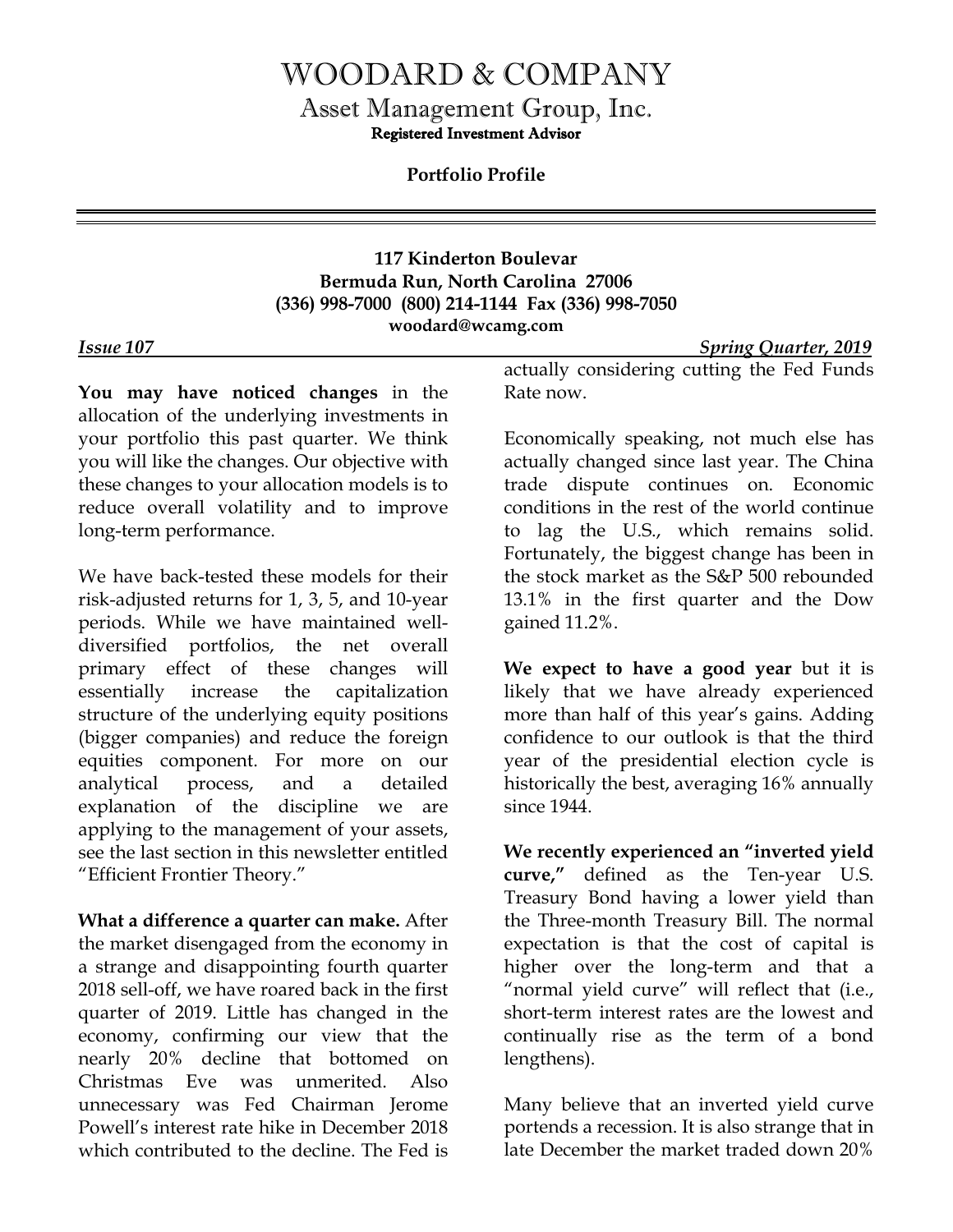intraday, which also often signals an impending recession. We believe market pundits are making too much of these warning signs. Barring some type of "black swan" event, we do not anticipate that a recession will occur until late 2020 at he earliest.

We believe that the reason for the inverted yield curve was overseas buying demand due to the relative attractiveness of U.S. Treasury Bond yields and more critically the strength of the U.S. dollar. Foreign investors seek to invest in our strong and stable currency and our good relative yields. As a result, that demand drives up bond prices, which in effect drives down yields. The weakness of foreign currencies (Euro, Yen, etc.) and the low interest rates in Europe and Japan (yields close to 0%) have turned foreign investors' attention toward dollar denominated U.S. Treasury Bonds.

**We want to welcome Tonia Cornett.** She has recently joined our staff and will likely be the first voice you hear when you call us and the first face you see when you walk in the front door of Woodard & Company.

**We plan to roll out** the new management agreement in compliance with evolving SEC requirements later this year.

**Market Review and Forecast.** What a terrific bounce back after 2018's fourth quarter dismal decline of 14%. The S&P 500 jumped 13.1% in the first quarter, ending about 3% below last year's September 20 alltime high. It was a broad-based stock rally as all the other major stock-market indices also posted double-digit gains.

The Dow gained 11.2%, the small-cap Russell 2000 chipped in with a nice 14.6% return, and even struggling international stocks were up 10%.



Overall, it was the best quarter for the S&P 500 since 2009 and the top-performing first quarter in 21 years – since 1998.

Given the strength of our economy with its near record low unemployment, it is fairly obvious now that the big sell-off last year was an over-reaction to the Fed's forecast that it would raise rates two more times this year and the worry that our trade dispute with China would morph into an all-out trade war.

Changing their tune in early January, Fed officials indicated that, given slower economic growth here and overseas, they would probably not raise rates at all this year. Encouraging comments from the White House regarding a possible trade deal with China also helped propel investor optimism. The S&P 500 rose 8% in January and nearly 5% more in February and March.

Energy stocks did well in the first quarter, rising 16% as crude oil prices increased 32%. One reason is that Saudi Arabia, Russia and other oil producing countries signed an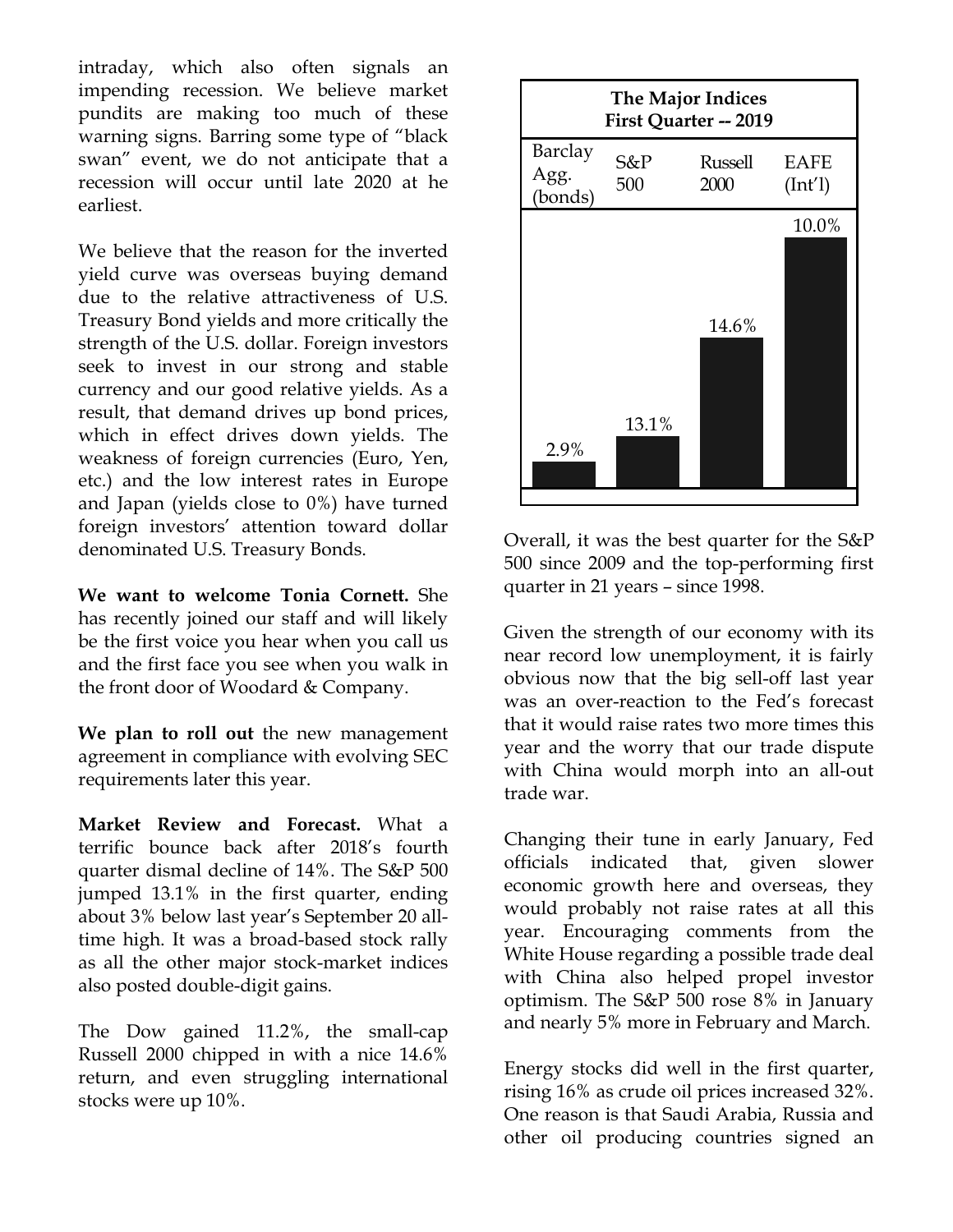agreement last December to take 1.2 million barrels of crude oil out of daily production. That cut and no increased output here in the U.S. undoubtedly boosted prices.

It's clear that the top worry, cited most by the Fed and other market experts, is slowing economic growth worldwide. Japan's most recent forecast is for a lackluster 0.7% GDP increase this year. European Union GDP continues to weaken – it grew 2.4% in 2017, 1.9% last year and is projected to edge up only 1.5% this year.

Germany, the EU's largest economy, is predicted to grow its GDP only 1% in 2019. The EU's official report last February cited "a high level of uncertainty" and that "its projections were subject to downside risk." And, of course, no one knows how problematic Brexit will be as wrangling continues with no end in sight.

Here at home, our GDP increased 2.9% last year but slowed to 2.2% for 2018's fourth quarter while current estimates are averaging only 1.5% for the first quarter. However, U.S. GDP first-quarter numbers are almost always the worst for the year. Most economists forecast this year 's overall GDP increase will be between 2 and 2.5%.

The good news resulting from weaker economic growth and buying from foreign investors is that interest rates have plummeted as the 10-year bond yield has dropped from its high of 3.25% last fall to 2.41% when the quarter ended March 29. As a result, 30-year mortgage rates have declined from an average of 4.9% at their highs last year to 4.1% now.

Lower interest rates are good for the economy. Existing home sales were up 12% in February and mortgage lenders are reporting a big jump in refinancing inquiries. New car sales so far this year have

been the lowest since 2014, the last time yearly sales were under 17 million. (Sales over 17 million from 2015-18 were the highest ever.) Current lower rates may make it possible to once again exceed that 17 million total this year.

Should investors fear higher rates? Given inflation under 2%, there is little chance the Fed will increase interest rates this year. Will the Fed lower rates? The answer is no, unless our economy weakens dramatically, which seems unlikely this year.

Manufacturing is holding its own as the ISM manufacturing index for March was 2% higher than expected at 55.3. (The dividing line is 50 – above that number, manufacturing is expanding; below that number, it is declining.) That good number and a better-than-expected manufacturing report from China helped push the Dow up 329 points April 1.

Since 1950, the very best month for the Dow has been April – it has averaged a solid 1.9% gain for 69 years. The last time the Dow recorded a negative return in April was 2005.

As always, there are concerns for investors. The biggest one is the on-going trade dispute with China. If we don't get some type of trade agreement as expected, the market will undoubtedly drop.

Corporate profits are forecast to be flat or down slightly when first quarter numbers are reported. As usual, they will most likely be better than expected, probably increasing by 5% or so year-over-year.

Even with weaker worldwide economic growth it seems likely that there will be no recessions later this year here and for our major trading partners overseas. Overall, we suspect growth numbers worldwide will be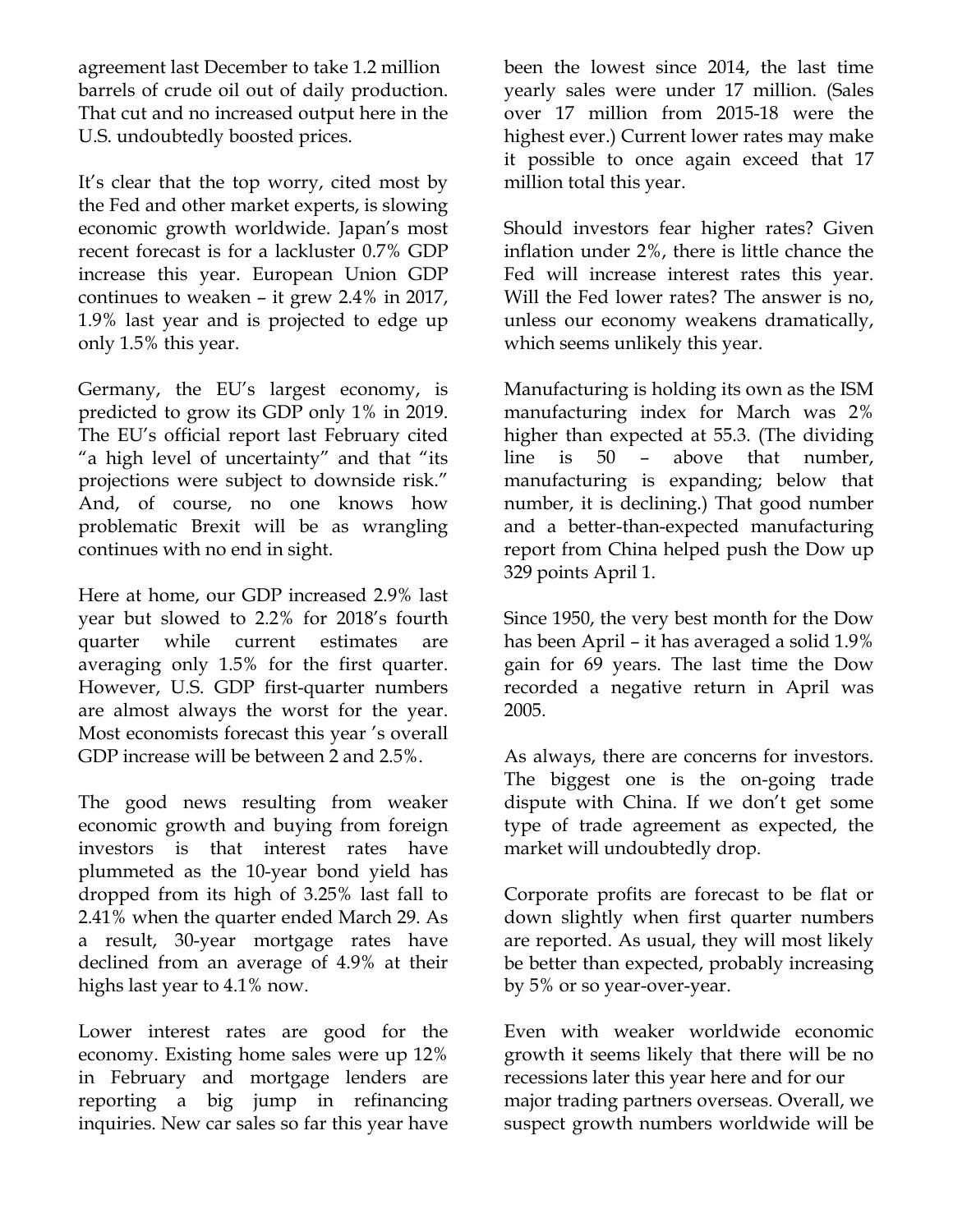better than now forecast for the second half of this year. Improving growth should push stock prices to all-time highs later this year.

**Interest Rates.** Investors bought fixed income investments the first quarter of 2019 across a wide variety of bond sectors. We see the buying activity in bonds reflected in the movement of the 10 Year Treasury. The 10 Year started the quarter yielding 2.68% and ended the quarter yielding 2.41%. This illustrates the inflows into fixed income, especially from foreign investors seeking both yield and dollar strength. Despite a slight and temporary inversion of the yield curve, the Federal Reserve's easy monetary policy stance has reassured investors that inflation is tame and recession is nowhere in sight. As with the stock market, the bond market is being heavily influenced by Federal Reserve policy, China trade talks and corporate earnings.

**Efficient Frontier Theory.** Back in 1990, a gentleman named Harry Markowitz shared the Nobel Prize for Economics for an analysis called Efficient Frontier Theory (EFT). Markowitz's work formed the foundational discipline for most investment portfolio management methodologies in use today by identifying optimal combinations of asset classes to define risk and reward parameters. Many years ago, when Markowitz was formulating his Nobel Prize theory, the companies in the S&P 500 generated only about 10% of their earnings from sales in foreign countries. Now that percentage is approximately 35% (some estimates put the number near 50%).

Reviewing performance at major investment firms in the U.S., it appears that most investment firms in the U.S. have not taken into account the increased exposure to foreign markets through U.S.

corporations as a result of globalization. Consequently, these firms have overweighted foreign stocks to their investors' detriment, in our opinion.

We believe investing in companies such as Proctor & Gamble, with 56% of their sales being derived from overseas sales of products such as Tide and Crest, offer better long-term returns than investing in their UK counter-part, Unilever, whose brands of toothpaste and detergent are little known (Smile, Surf). Therefore, we have reduced exposure to foreign stock funds to reflect the underlying exposure already inherent in the S&P companies.

The process that we implemented further delves down to style (growth vs. value) and sector weightings (technology, finance, energy, etc.). This should provide a more optimal mix of asset classes. Underlying capitalization is in closer correlation with appropriate benchmarks as well.

Our bond funds have historically done well. But even there, we have made some changes. We have increased the quality of the bond funds in our clients' portfolios and modestly lengthened duration. These funds should better act as a ballast to the stock side of the various models during times of market duress. The net effect should further dampen the overall volatility of each portfolio while maintaining solid long-term performance.

This re-engineering of Efficient Frontier Theory has been many years in the making for us at Woodard and Company. We have discussed these ideas at length with most of the major investment firms and at multiple conferences. We sincerely believe you will be very pleased with the new